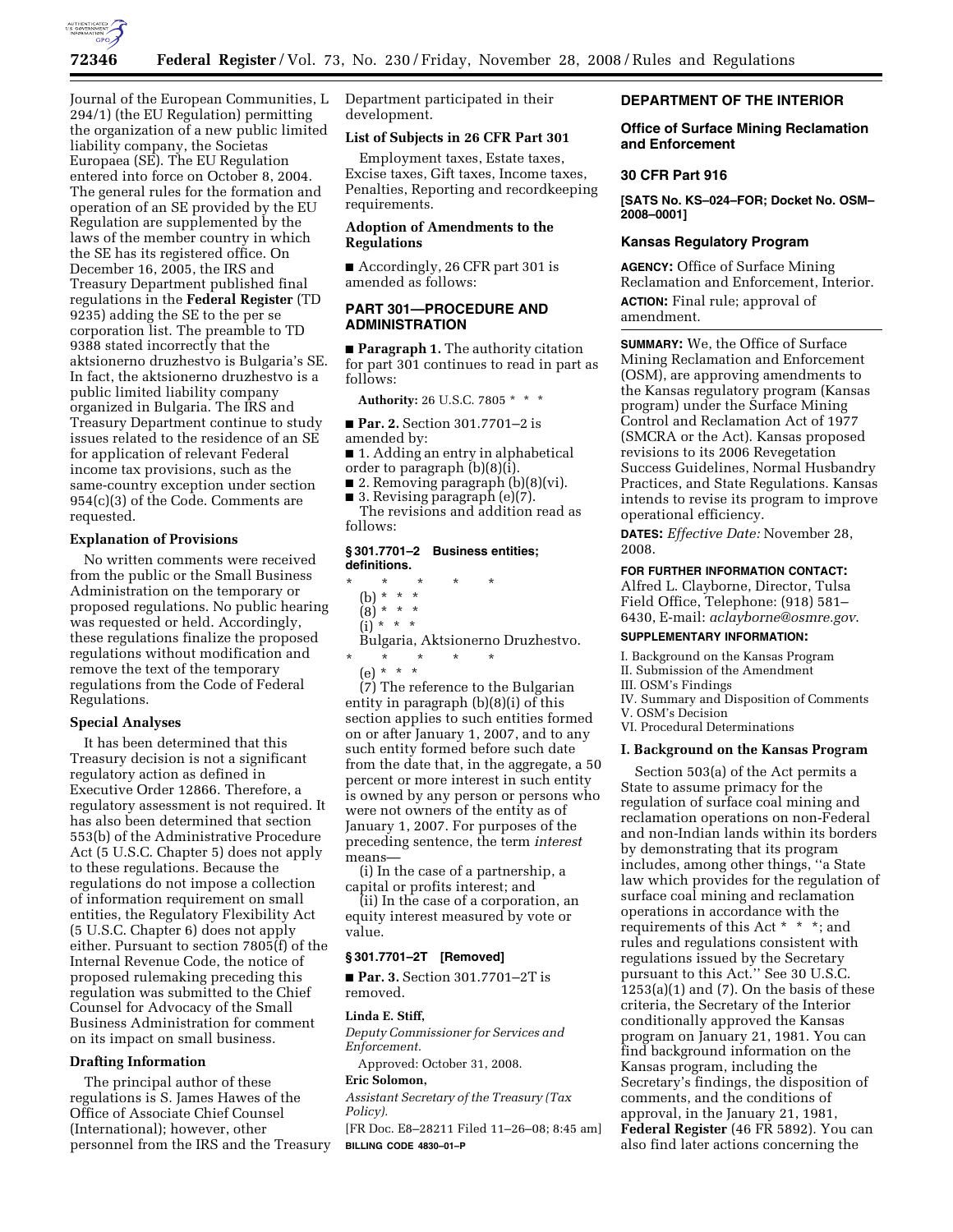Kansas program and program amendments at 30 CFR 916.10, 916.12, 916.15, and 916.16.

# **II. Submission of the Amendment**

Kansas, by letter dated November 19, 2007 (Administrative Record Nos. 626 and 627), sent amendments to its program under SMCRA (30 U.S.C. 1201 *et seq.*). Kansas submitted these amendments at its own initiative.

We announced receipt of Kansas' amendments in the January 23, 2008, **Federal Register** (73 FR 3894). We opened the public comment period and the public was provided an opportunity to submit comments or request a public hearing on the adequacy of Kansas' proposed amendments. No one requested a public hearing. The public comment period ended February 22, 2008.

On Feburuary 7, 2008, we notified Kansas by telephone (Administrative Record No. KS–626.08), of inconsistent and incorrect citations to specific regulations referenced within Kansas' 2006 Revegetation Success Guidelines and Normal Husbandry Practices. On February 7, 2008, Kansas submitted its newly promulgated regulations (Administrative Record No. 626.06), to correct those inconsistencies; however, the submitted regulations were not yet approved by us as part of the Kansas Program. On May 12, 2008, we reopened the public comment period to provide the public an opportunity to consider the adequacy of Kansas' revised regulations and to reconsider the original amendment in light of these revised regulations (73 FR 22888). Under the provisions of 30 CFR 732.17(h), we requested comments on whether the amendments satisfied the program approval criteria of 30 CFR 732.15. No one requested a public hearing. The public comment period ended May 28, 2008.

### **III. OSM's Findings**

The following are our findings concerning the submitted amendments under SMCRA and the Federal regulations at 30 CFR 732.15 and 732.17. We are approving the amendments as described below.

### *A. 2006 Revegetation Success Guidelines: Guidance Document*

Kansas has adopted by reference significant parts of OSM's 2001 regulations, including 30 CFR parts 816, 817, and 823. Specifically, the 2001 Federal regulations at 30 CFR 816.116(a)(1) and 817.116(a)(1) require that each regulatory authority select revegetation success standards and statistically valid techniques for

measuring revegetation success and include them in its approved regulatory program.

OSM's approval of revegetation success guidelines has been eliminated at 30 CFR parts 816 and 817 (71 FR 51684). However, Kansas' approved program still requires our approval of its revegetation success standards. Therefore, Kansas has submitted its Revegetation Success Guidelines to us for approval in accordance with the State's approved regulatory program.

#### Definitions

Kansas proposed to add the following definitions: Fish and wildlife habitat, forestry, industrial/commercial, pastureland, recreation, and residential. In addition, Kansas proposed to revise existing definitions: historically used for cropland, permanent, and previously mined.

The Federal regulations contain all of the above definitions proposed by Kansas. We are approving Kansas' proposed definitions because they are substantively the same as the Federal definitions at 30 CFR 701.5.

Table 1. Revegetation Requirement for Pastureland and Grazingland Bond Release

Kansas, at Table 1, proposed to decrease the ground cover success standard for Phase II and Phase III bond release from 100 percent to 90 percent.

We find that the revision meets the requirements of the Federal regulations at 30 CFR 816.116(a)(1) and 817.117(a)(1) stating that standards for success shall be selected by the regulatory authority. Therefore, we approve this revision.

Section I. Ground Cover Success Standard

Kansas proposed to change information and consolidate substantive provisions of its approved ground cover success standards for all land uses. Subsection A provides the success standard for ground cover on prime farmland cropland. Subsection B discusses the success standard for ground cover on cropland. Subsection C provides the success standard for ground cover on pastureland and grazingland. Subsection D contains the success standard for ground cover on pastureland and grazingland—no topsoil. Subsections E and F contain the success standards for ground cover for fish and wildlife habitat, recreation, shelter belts, and forest products land uses with or without topsoil, respectively. Subsection G contains specific success standards for ground

cover on industrial, commercial, or residential sites with or without topsoil.

The Federal regulations at 30 CFR 816.116(a)(1) and 817.116(a)(1) require that standards for success and statistically valid sampling techniques for measuring success shall be selected by the regulatory authority, described in writing, and made available to the public. The Federal regulations at 30 CFR 816.116(a)(2) and 817.116(a)(2) require that standards for success must include criteria representative of unmined lands in the area being reclaimed to evaluate the appropriate vegetation parameters of ground cover. Ground cover will be considered equal to the approved success standard when it is not less than 90 percent of the success standard. The sampling techniques for measuring success must use a 90 percent statistical confidence interval (*i.e.*, one-sided test with a 0.10 alpha error). The Federal regulations at 30 CFR 816.116(b), and 817.116(b) contain the minimum success standards for ground cover for each land use; however, the Federal regulations do not contain a specific ground cover success standard for prime farmland or cropland. The Federal regulations at 30 CFR 816.116(c) and 817.116(c) contain the minimum period of extended responsibility for successful revegetation. We conducted a technical review of Section I and found that Kansas' guidelines for ground cover success standards are no less effective than the requirements of the Federal regulations. Therefore, we approve these revisions.

### Section II. Ground Cover Sampling

Kansas proposed to make editorial and format changes to its approved ground cover success standards for all land uses in Section II. Subsection A. contains specific information regarding premine ground cover sampling criteria and techniques. Subsection B provides information on postmine ground cover sampling criteria and techniques. Kansas did not propose any substantive changes, therefore, we approve these revisions.

### Section III. Production Success Standards-Forage

Kansas revised and reformated substantive provisions of this section regarding production success standards for forage. Subsection A discusses forage productivity standard databases. It requires the use of the United States Department of Agriculture, Natural Resources Conservation Service (NRCS) crop yield databases for establishing forage production success standards. These databases list crop yields by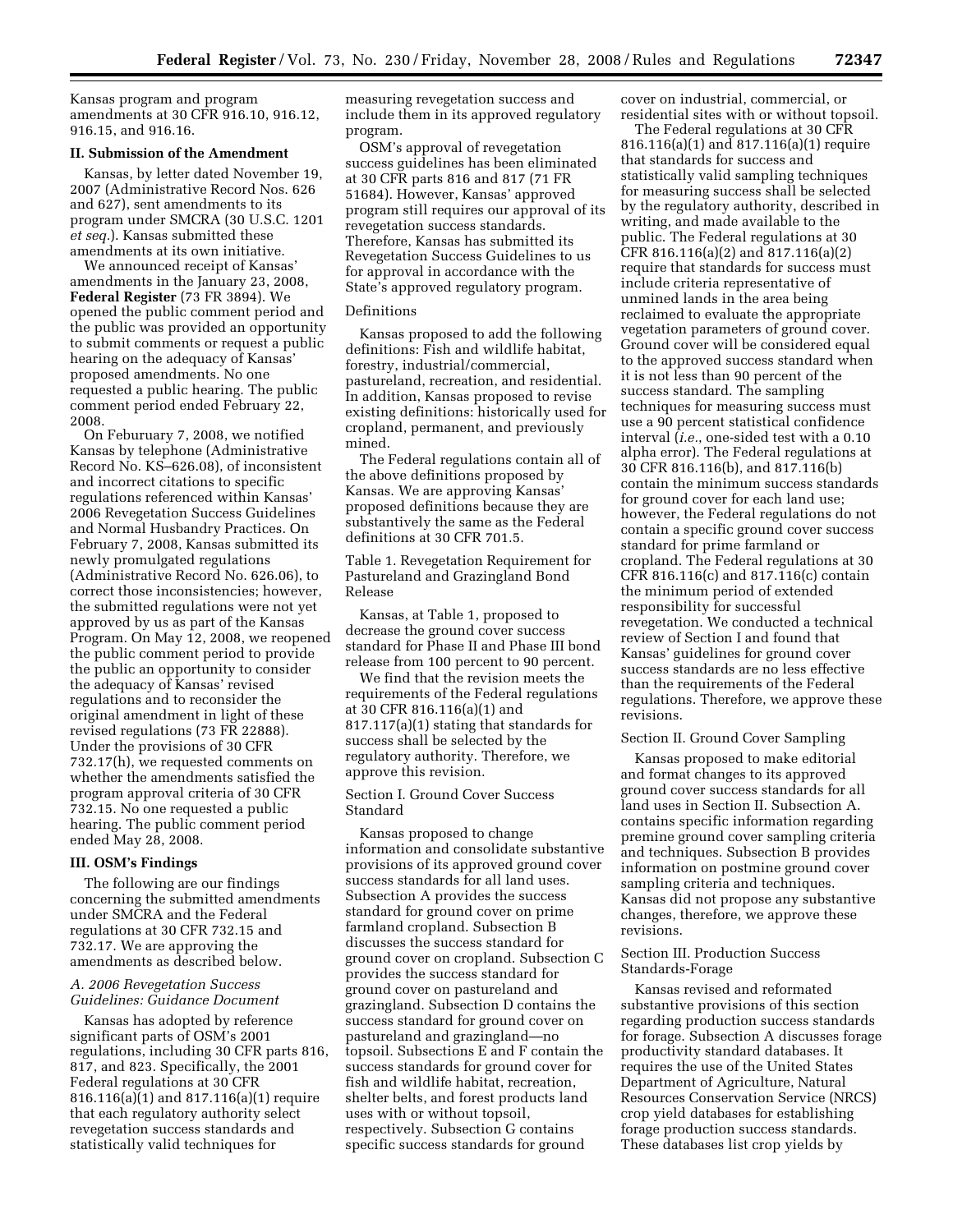county and soil mapping units and can be found in the NRCS Soil Data Mart located at *http://* 

*soildatamart.nrcs.usda.gov/*. Section A also contains the productivity standards for prime farmland cropland forage crops, cropland forage crops, pastureland, and grazingland. For prime farmland, the permittee must meet 100 percent of the forage productivity standard. For cropland, 90 percent of the forage productivity standard must be met. For pastureland and grazingland, the applicant must demonstrate successful revegetation establishment in accordance with K.A.R.  $47-8-9(a)(13)$ for Phase II and Phase III revegetation bond release.

Subsection B explains the method of calculation for converting the Animal Unit Month (A.U.M.) values listed in the NRCS *Nonirrigated Yield by Map Unit*  database to pounds per acre of dry forage per growing season. Kansas reevaluated the A.U.M. value used in its previous guidance document for forage production. A conversion factor of 760 pounds of dry forage per A.U.M. is used.

Subsection C describes methods for data collection to assess forage productivity. The permittee may collect this data through a sampling program or through whole field harvest.

The Federal regulations at 30 CFR 816.116(a)(1) and 817.116(a)(1) require that standards for success and statistically valid sampling techniques for measuring success shall be selected by the regulatory authority, described in writing, and made available to the public. The Federal regulations at 30 CFR 816.116(a)(2), 817.116(a)(2), and 823.15 require that standards for success must include criteria representative of unmined lands in the area being reclaimed to evaluate the appropriate vegetation parameters of production. Productivity for prime farmland soils must equal or exceed the average yield of the reference crop established for the same period for the same or similiar non-mined soils. Productivity for cropland, pastureland, and grazingland must, at a minimum, meet 90 percent of the success standard with a 90 percent statistical confidence interval (*i.e.*, onesided test with a 0.10 alpha error). The Federal regulations at 30 CFR 816.116(b) and 817.116(b) contain the minimum success standards for cropland, pastureland, and grazingland in which productivity must be equal to that of a reference area or such other success standards approved by the regulatory authority. The Federal regulations at 30 CFR 816.116(c) and 817.116(c) and 823.15(b) contain the minimum period of extended responsibility for successful revegetation. We conducted a technical

review of Section III and found that Kansas' guidelines for forage production are no less effective than the requirements of the Federal regulations. Therefore, we are approving them.

Section IV. Production Success Standards-Row Crops

Kansas revised and consolidated substantive provisions of its approved row crop production success standards for prime farmland and cropland. These success standards are based on the NRCS crop yield databases. Kansas will now rely upon the ''Electronic Field Office Technical Guides (eFOTG)'' found at *http://* 

*soildatamart.nrcs.usda.gov/*. Where a yield number has not been established for a particular crop in a particular soil mapping unit, the operator in conjunction with the Kansas Surface Mining Section (SMS), may establish a yield target based on the previously published county soil surveys and the NRCS database in Technical Guide Notice KS–145. The operator will also be required to submit a printout of the yield data generated for the permit, including the date the information was accessed, as part of the approved permit application package. Subsection A of this section discusses the acceptable row crops for determining revegetation productivity. Subsection B describes the acceptable method for calculating the row crop production success standard. Subsection C describes row crop sampling criteria. Subsection D describes the methods of data collection that permittees may choose to assess row crop productivity. Sections E and F describe productivity sampling criteria for prime farmland row crops and cropland row crops, respectively. Finally, Subsection G describes row crop sampling techniques for test plots and whole field sampling for grain sorghum (milo), wheat, soybeans, and corn.

The Federal regulations at 30 CFR 816.116(a)(1) and 817.116(a)(1) require that standards for success and statistically valid sampling techniques for measuring success shall be selected by the regulatory authority, described in writing, and made available to the public. The Federal regulations at 30 CFR 816.116(a)(2), 817.116(a)(2), and 823.15 require that standards for success must include criteria representative of unmined lands in the area being reclaimed to evaluate the appropriate vegetation parameters of production. Productivity for prime farmland soils must equal or exceed the average yield of the reference crop established for the same period for the same or similiar non-mined soils. Productivity for

cropland must, at a minimum, meet 90 percent of the success standard with a 90 percent statistical confidence interval (*i.e.*, one-sided test with a 0.10 alpha error). The Federal regulations at 30 CFR 816.116(b)(2) and 817.116(b)(2) and 823.15(b)(2) contain the minimum success standards for cropland in which productivity must be equal to that of a reference area or such other success standards approved by the regulatory authority. The Federal regulations at 30 CFR 816.116(c) and 817.116(c) and 823.15(b) contain the minimum period of extended responsibility for successful revegetation.

The Federal regulations at 30 CFR 823.15(b) (2) allow soil productivity to be measured on a representative sample area or on all of the mined and reclaimed prime farmland. Kansas now allows productivity to be measured on a representative area or by whole field harvest. The Federal regulations at 30 CFR  $823.15(b)(7)$  (ii) require that reference crop yields for a given crop season be determined using the average county yields recognized by the U.S. Department of Agriculture which have been adjusted by the U.S. Soil Conservation Service (now the NRCS) for local yield variation within the county. Kansas now refers directly to NRCS' on-line crop yield database to determine the yield target for a given permit. We conducted a technical review of the changes to Section IV and found that Kansas' guidelines for row crop production are no less effective than the requirements of the Federal regulations. Therefore, we are approving them.

#### Appendices

Kansas' revised revegetation guidance document contains seven appendices that support the provisions in Sections I through IV.

## Appendix A, Plant Species List

Kansas revised its previously approved list of plant species. Appendix A lists the plant species that are unacceptable for all land uses except for selected species at areas acceptable for fish and wildlife habitat land use. It lists the acceptable tree species for fish and wildlife habitat, recreation areas, forest products, and shelter belt land uses. It also lists the acceptable shrub and vine species for fish and wildlife habitat, recreation areas, and shelter belt land uses. In addition, it lists the acceptable legume species based on land use for revegetation productivity and ground cover. Finally, it lists the acceptable grass species based on land use for revegetation productivity and ground cover.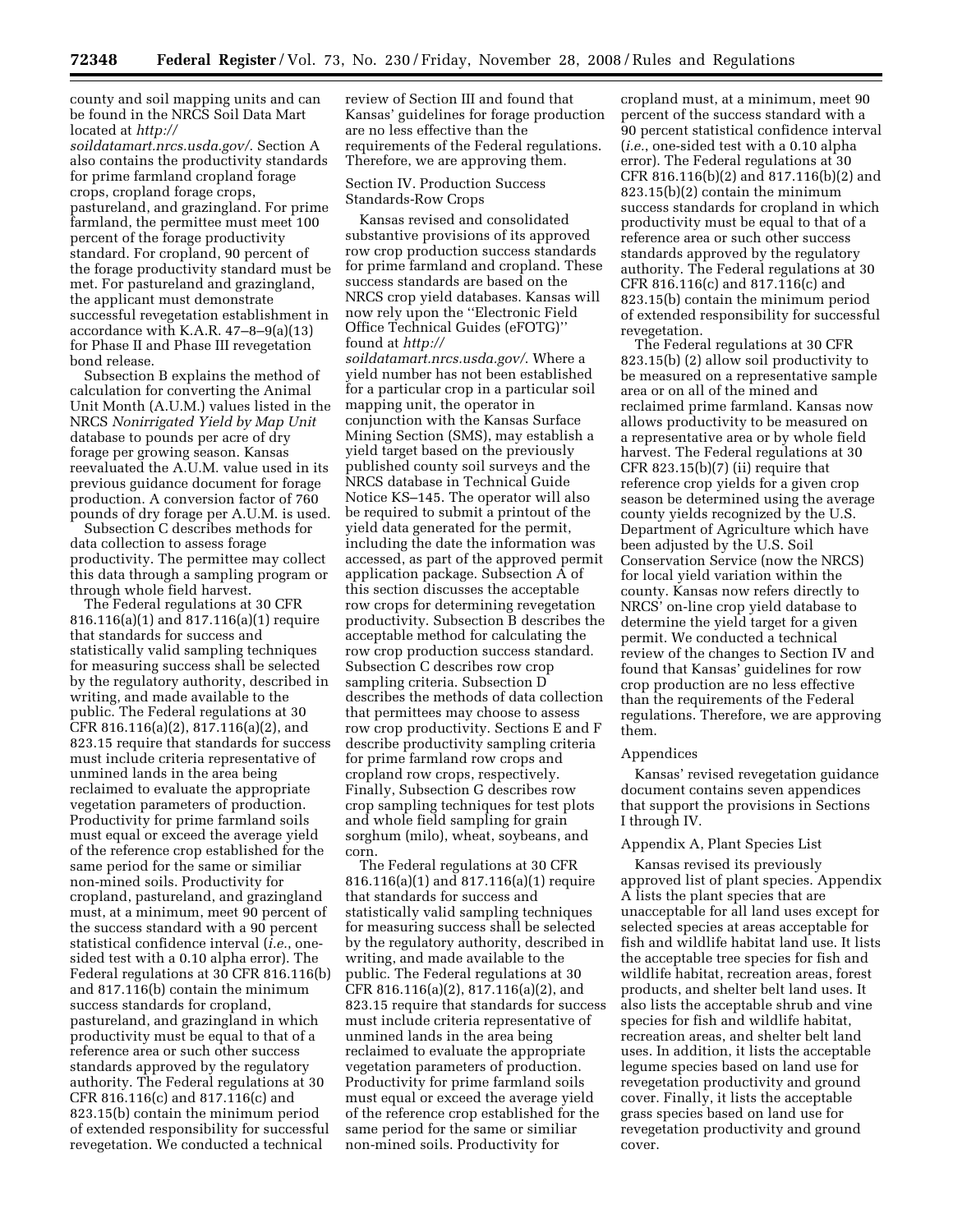The Federal regulations at 30 CFR 816.116(a), 817.116(a), and 823.15 contain the requirements for revegetation success standards. Kansas, by providing to the public a list of selected acceptable and unacceptable plant species and providing opportunity for public comment, has met Federal regulatory requirements. We are approving the revisions to Appendix A.

### Appendix C, Production Data

Kansas, at Appendix C, has adopted by reference the NRCS production data found in the NRCS Soil Data Mart located at *http://* 

*soildatamart.nrcs.usda.gov/*. The Federal regulations at 30 CFR 816.116(a)(2), 817.116(a)(2), and 823.15 contain the requirements for revegetation success standards. Because Kansas revisions meet these requirements and based on our technical review and a concurrence letter from the NRCS, we are approving the revisions to Appendix C.

Appendix B, Animal Unit Month-Methods of Production Success Standard Calculations; Appendix D, Planting Reports; Appendix E, Reference Area Criteria; Appendix F, Representative Sample Field Area Definition and Test Plot Criteria; and Appendix G, Measuring Grain Moisture

Kansas either proposed no revisions or nonsubstantive revisions to the previously approved information contained in Appendices B, D, E, F, and G. We find that the information in these appendices continues to meet the requirements of 30 CFR 816.116(a)(1), 817.116(a)(1) and 823.15.

# *B. Normal Husbandry Practices for Surface-Mined Lands in Kansas*

Kansas proposed to revise its existing husbandry practice regarding rills and gullies, and to add new husbandry practices for surface mined lands in Kansas. Kansas changed its husbandry practice guidelines for the repair of rills and gullies by updating the name of the United States Department of Agriculture's Soil Conservation Service to its current name of the NRCS, and to add further clarification to these guidelines.

Kansas added new husbandry practices for liming, fertilization, mulching, seeding or stocking (stems) following the reclamation of any temporary roads, temporary sediment or hydraulic control structures, or areas where the vegetation was disturbed by vehicular traffic not under the control of the permittee.

Kansas added another approved husbandry practice stating that reliming

and/or refertilization of revegetated areas, reseeding cropland in annual crops; or renovating pastureland or cropland areas in perennial cover by overseeding with legumes after a Phase II bond release shall be considered normal husbandry practices and shall not restart the liability period if the amount and frequency of these practices do not exceed normal husbandry practices used on unmined land within the region.

Kansas added another approved husbandry practice on postmining land uses of fish and wildlife habitat, recreation, and forestry, that allows disease, pest, and vermin control; and any pruning, reseeding, and transplanting specifically necessitated by such actions. Replanting of more than 20% of the trees/shrubs needed to meet the established technical success will restart the 5 year liability time clock. Trees and shrubs counted in determining the success of stocking shall be healthy and have been in place for not less than two growing seasons. At the time of bond release, at least 80% of the trees and shrubs used to determine such success shall have been in place for a minimum of three years.

In addition, Kansas added a list of approved husbandry practices from selected Kansas State University (KSU), NRCS, and Kansas Forestry publications. Kansas, in determining what is an approved selective husbandry practice, used SMS professional judgments, the incorporation of guidelines provided by approved source documents, and information provided by KSU and NRCS.

Kansas stated that the use of its selective husbandry practices will not result in an extension to the period of responsibility for revegetation success and bond liability and that the probability of permanent revegetation failure will not be increased if the approved practices are discontinued after expiration of the liability period. Practices not approved and which will result in an extension of the liability period include any seeding, fertilization, or irrigation performed at levels which exceed those normally applied in maintaining comparable unmined land in the surrounding area.

The Federal regulation at 30 CFR 816.116(c)(4), and 817.117(c)(4) provide that the regulatory authority may approve selective husbandry practices, excluding augmented seeding, fertilization, or irrigation, provided it obtains prior approval from OSM in accordance with 30 CFR 732.17 that the practices are normal husbandry practices, without extending the period

of responsibility for revegetation success and bond liability. This Federal regulation also requires that normal husbandry practices must be normal husbandry practices within the region for unmined lands having land uses similar to the approved postmining land use of the disturbed area, and that if such practices can be expected to continue as part of the postmining land use, or if they are discontinued after the liability period expires, the probability of permanent revegetation success will not be reduced. We are approving Kansas' normal husbandry practices because they are no less effective than the Federal regulation.

#### *C. Kansas Regulations*

Kansas proposed to revise the following previously approved regulations.

#### 1. K.A.R. 47–4–14a, Public Hearing

a. Kansas made changes at K.A.R. 47– 4–14a(c)(2) Document filing. Kansas deleted the language, ''administrative appeals section of the Kansas department of health and environment, suite 400D, 109 SW 9th, Topeka, Kansas 66612–1215,'' and replaced it with the language, ''office of administrative hearings, a division of the Kansas department of administration,'' indicating where all documents are to be filed regarding an administrative hearing. All other provisions of KAR 47–4–14a(c) were previously approved by OSM.

Based on our review of Kansas' public hearing and administrative appeals rules, we find that they are no less effective then the Federal regulations. Therfore, we are approving this section.

b. Kansas made changes at K.A.R. 47– 4–14a(d)(2)(A) Presiding officer. Kansas proposed to delete, ''the secretary or one or more other persons designated by the secretary,'' and add, ''administrative hearing officer from the office of administrative hearings.'' Kansas proposed to delete paragraph (d)(2)(F) that allows for hearing officers from another state agency to conduct proceedings under these regulations.

The Federal regulation at 30 CFR 775.11(b) pertaining to administrative hearings under State programs does not contain a provision regarding presiding officers for administrative hearings. We find that the changes by Kansas are not inconsistent with the Federal regulations; therefore, we are approving them.

c. Kansas proposed to deleted paragraph  $(d)(3)(A)$  that states, "a presiding officer shall be assigned by the department for the prehearing conference, exercising the same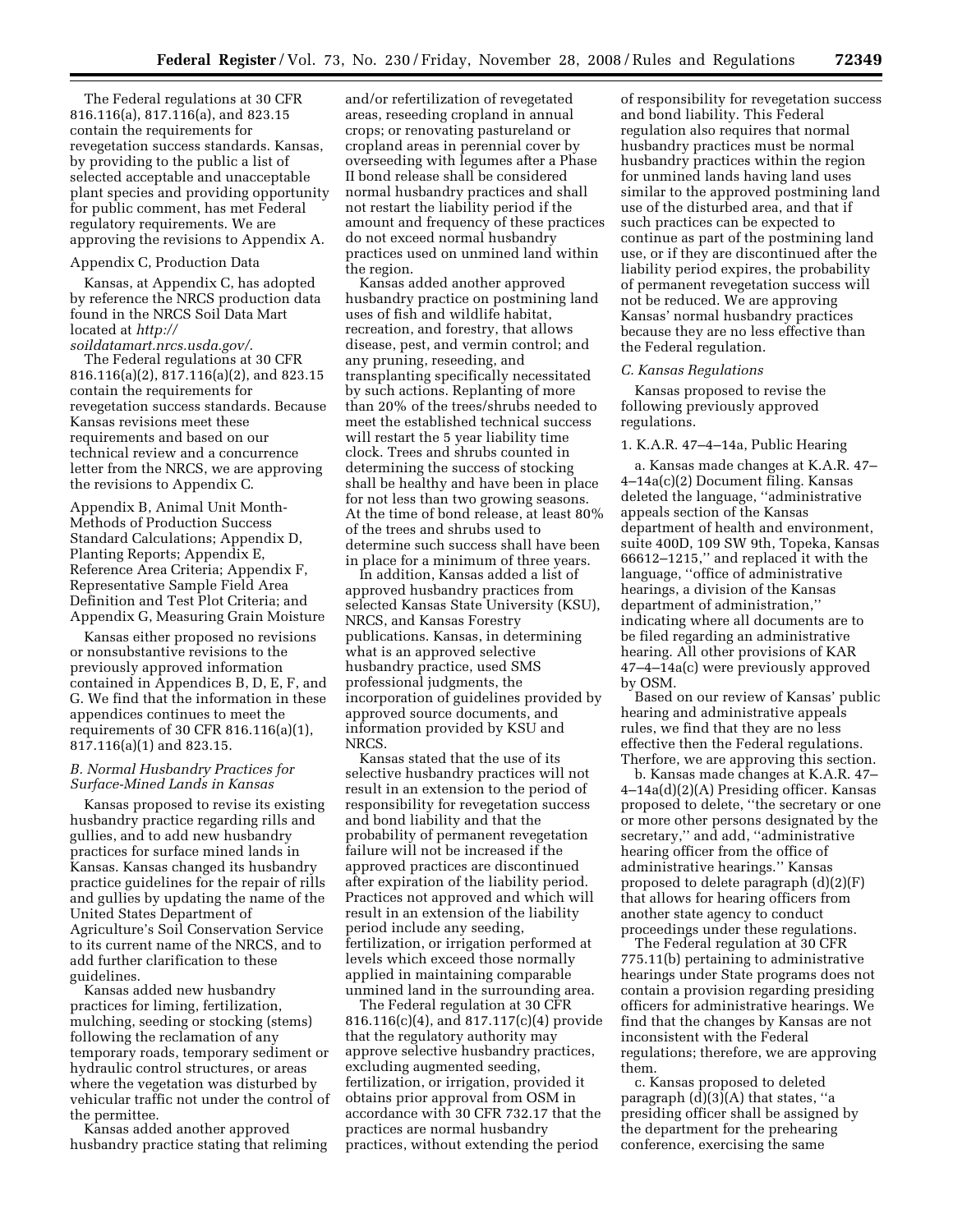discretion as is provided by subsection (d)(2) concerning the selection of a presiding officer for a hearing.''

The Federal regulations at 30 CFR 773.6(c) and 775.11(b) pertaining to informal conferences and administrative hearings, respectively, do not contain a provision regarding assigning presiding officers for prehearing conferences with the same discretionary powers as a presiding officer for a hearing. The Federal regulation at 30 CFR 775.11(b) does state that no person who presided at an informal conference under 30 CFR 773.6(c) shall either preside at the hearing or participate in the decision following the hearing or administrative appeal. We find that the changes by Kansas are not inconsistent with the Federal regulations; therefore, we are approving them.

2. K.A.R. 47–5–5a, Civil Penalties

a. Kansas made revisions at K.A.R. 47–5–5a(a)(4), Determination of amount of penalty, where it proposed to replace the table in 30 CFR 845.14, adopted by reference, with a new penalty table. The minimum proposed penalty is \$20 and increases to a maximum proposed penalty of \$5,000.

At K.A.R. 47–5–5a(a)(5), Assessment of separate violations for each day, Kansas adopted by reference 30 CFR 845.15, except that it decreased the minimum assessed civil penalty. The current Federal regulations specify a minimum penalty of \$1,025 for each day a violation continues. Kansas has reduced this to \$750 per day.

Section 518(i) of SMCRA requires that the civil penalty provisions of each State program contain penalties which are ''no less stringent than'' those set forth in SMCRA. Our regulations at 30 CFR 840.13(a) specify that each State program shall contain penalties which are no less stringent than those set forth in section 518 of the Act and shall be consistent with 30 CFR part 845. However, in a 1980 decision on OSM's regulations governing civil monetary penalties (CMPs), the U.S. District Court for the District of Columbia held that because Section 518 of SMCRA fails to enumerate a point system for assessing civil penalties, the imposition of this requirement upon the States is inconsistent with SMCRA. In response to the Secretary of the Interior's request for clarification, the Court further stated that it could not uphold requiring the States to impose penalties as stringent as those appearing in 30 CFR 845.15. Instead, section 518(i) of the Act requires only the incorporation of penalties and procedures explained in section 518. The system proposed by the State must incorporate the four criteria

of section 518(a) of SMCRA: (1) History of previous violations, (2) seriousness of the violation, (3) negligence of the permittee, and (4) good faith of the permittee in attempting to achieve compliance. As a result of the litigation, 30 CFR 840.13(a) was suspended in part on August 4, 1980 (45 FR 51548) by suspending the requirement that penalties shall be consistent with 30 CFR part 845. Consequently, we cannot require that the CMP provisions contained in a State's regulatory program mirror the penalty provisions of our regulations at 30 CFR 845.14 and 845.15.

We are approving Kansas' revisions at K.A.R. 47–5–5a because they include the four criteria used in assessing penalties as identified in section 518(a) of SMCRA, consistant with the 1980 U.S. District Court decision. Furthermore, Kansas' penalties are no less stringent than those set forth in section 518 of the Act.

b. At K.A.R. 47–5–5a(a)(13), Payment of penalty, Kansas adopted by reference 30 CFR 846.18 except that, for subsection (d), Kansas incorporated substantially identical language into its regulations. Kansas also incorporated into subsection (d) the language for 30 CFR 870.15(e) through (g) relating to payment of overdue fees. We approve these revisions because they are no less effective than the Federal regulations.

3. Federal Regulations That Kansas Adopted by Reference

| Kansas regulations                                                                      | Federal counter-<br>part regulations |
|-----------------------------------------------------------------------------------------|--------------------------------------|
| K.A.R. 47–5–5a(a)(9), Re-<br>quest for hearing.                                         | 30 CFR 845.19                        |
| K.A.R. 47-5-5a(a)(11),<br>Amount of individual civil<br>penalty.                        | 30 CFR 846.14                        |
| K.A.R. 47-5-5a(a)(12),<br>Procedure for assess-<br>ment of individual civil<br>penalty. | 30 CFR 846.17                        |

We are approving Kansas' adoptions by reference of the above regulations because they are substantially the same as the Federal regulations.

### **IV. Summary and Disposition of Comments**

### *Public Comments*

We asked for public comments on the amendment, but did not receive any.

#### *Federal Agency Comments*

On December 3, 2007, and February 21, 2008, under 30 CFR 732.17(h)(11)(i) and section 503(b) of SMCRA, we requested comments from various agencies with an actual or potential

interest in Kansas' revised 2006 Revegetation Success Guidelines and Normal Husbandry Practices, and its regulations (Administrative Record Nos. 626.06 and 626.12).

We received comments from three agencies, the U.S. Fish and Wildlife Service, the Kansas Ecological Services Field Office, and the Kansas State Historical Society. All three agencies indicated that they had no objections to Kansas' proposed regulatory program changes.

#### *Environmental Protection Agency (EPA) Concurrence and Comments*

We are required to get a written concurrence from the Environmental Protection Agency (EPA) under 30 CFR 732.17(h)(11)(ii), for those provisions of Kansas' program amendments that relate to air or water quality standards issued under the authority of the Clean Water Act (33 U.S.C. 1251 *et seq.*) or the Clean Air Act (42 U.S.C. 7401 *et seq.*). On December 3, 2007, and February 21, 2008, we requested comments on the proposed amendments from the EPA (Administrative Record Nos. KS–626.02 and 626.12). The EPA did not respond to our requests.

#### **V. OSM's Decision**

Based on the above findings, we are approving Kansas' revisions to its 2006 Revegetation Success Guidelines and Normal Husbandry Practices submitted on November 19, 2007, and its regulations sent to us on February 7, 2008.

To implement this decision, we are amending the Federal regulations at 30 CFR part 916 which codify decisions concerning the Kansas program. We find that good cause exists under 5 U.S.C. 553(d)(3) to make this final rule effective immediately. Section 503(a) of SMCRA requires that the State's program demonstrate that the State has the capability of carrying out the provisions of the Act and meeting its purposes. Making this rule effective immediately will expedite that process. SMCRA requires consistency of State and Federal standards.

#### **IV. Procedural Determinations**

#### *Executive Order 12630—Takings*

This rule does not have takings implications. This determination is based on the analysis performed for the counterpart Federal regulation.

# *Executive Order 12866—Regulatory Planning and Review*

This rule is exempted from review by the Office of Management and Budget (OMB) under Executive Order 12866.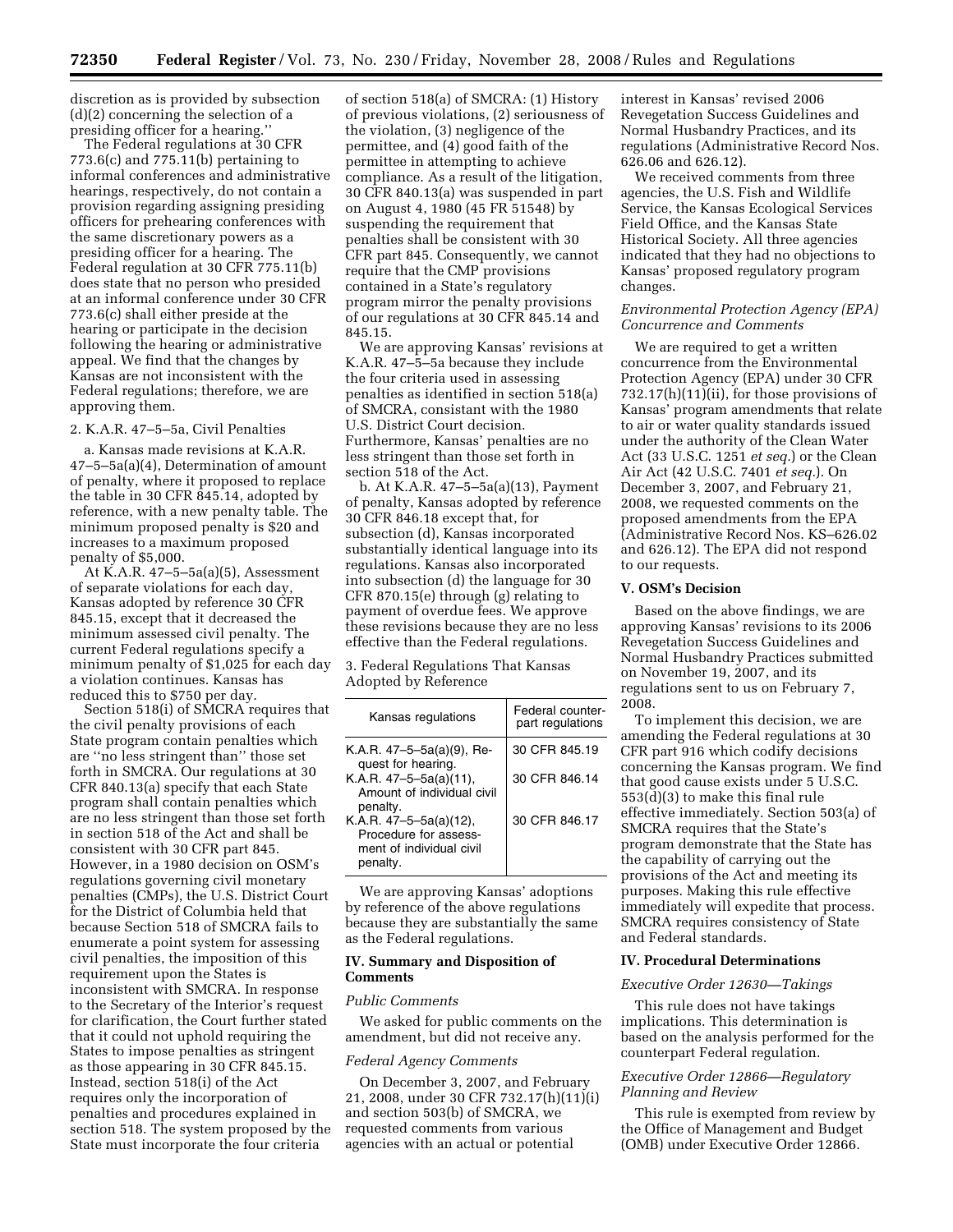## *Executive Order 12988—Civil Justice Reform*

The Department of the Interior has conducted the reviews required by section 3 of Executive Order 12988 and has determined that this rule meets the applicable standards of subsections (a) and (b) of that section. However, these standards are not applicable to the actual language of State regulatory programs and program amendments because each program is drafted and promulgated by a specific State, not by OSM. Under sections 503 and 505 of SMCRA (30 U.S.C. 1253 and 1255) and the Federal regulations at 30 CFR 730.11, 732.15, and 732.17(h)(10), decisions on proposed State regulatory programs and program amendments submitted by the States must be based solely on a determination of whether the submittal is consistent with SMCRA and its implementing Federal regulations and whether the other requirements of 30 CFR parts 730, 731, and 732 have been met.

#### *Executive Order 13132—Federalism*

This rule does not have Federalism implications. SMCRA delineates the roles of the Federal and State governments with regard to the regulation of surface coal mining and reclamation operations. One of the purposes of SMCRA is to ''establish a nationwide program to protect society and the environment from the adverse effects of surface coal mining operations." Section  $503(a)(1)$  of SMCRA requires that State laws regulating surface coal mining and reclamation operations be ''in accordance with'' the requirements of SMCRA, and section 503(a)(7) requires that State programs contain rules and regulations ''consistent with'' regulations issued by the Secretary pursuant to SMCRA.

## *Executive Order 13175—Consultation and Coordination With Indian Tribal Governments*

In accordance with Executive Order 13175, we have evaluated the potential effects of this rule on Federally recognized Indian tribes and have determined that the rule does not have substantial direct effects on one or more Indian tribes, on the relationship between the Federal Government and Indian tribes, or on the distribution of power and responsibilities between the Federal Government and Indian tribes. This determination is based on the fact

that the Kansas program does not regulate coal exploration and surface coal mining and reclamation operations on Indian lands. Therefore, the Kansas program has no effect on Federally recognized Indian tribes.

### *Executive Order 13211—Regulations That Significantly Affect the Supply, Distribution, or Use of Energy*

On May 18, 2001, the President issued Executive Order 13211 which requires agencies to prepare a Statement of Energy Effects for a rule that is (1) considered significant under Executive Order 12866, and (2) likely to have a significant adverse effect on the supply, distribution, or use of energy. Because this rule is exempt from review under Executive Order 12866 and is not expected to have a significant adverse effect on the supply, distribution, or use of energy, a Statement of Energy Effects is not required.

# *National Environmental Policy Act*

This rule does not require an environmental impact statement because section 702(d) of SMCRA (30 U.S.C. 1292(d)) provides that agency decisions on proposed State regulatory program provisions do not constitute major Federal actions within the meaning of section 102(2)(C) of the National Environmental Policy Act (42 U.S.C. 4332(2)(C)).

### *Paperwork Reduction Act*

This rule does not contain information collection requirements that require approval by OMB under the Paperwork Reduction Act (44 U.S.C. 3507 *et seq.*).

#### *Regulatory Flexibility Act*

The Department of the Interior certifies that this rule will not have a significant economic impact on a substantial number of small entities under the Regulatory Flexibility Act (5 U.S.C. 601 *et seq.*). The State submittal, which is the subject of this rule, is based upon counterpart Federal regulations for which an economic analysis was prepared and certification made that such regulations would not have a significant economic effect upon a substantial number of small entities. In making the determination as to whether this rule would have a significant economic impact, the Department relied upon the data and assumptions for the counterpart Federal regulations.

## *Small Business Regulatory Enforcement Fairness Act*

This rule is not a major rule under 5 U.S.C. 804(2), the Small Business Regulatory Enforcement Fairness Act. This rule: (a) Does not have an annual effect on the economy of \$100 million; (b) Will not cause a major increase in costs or prices for consumers, individual industries, Federal, State, or local government agencies, or geographic regions; and (c) Does not have significant adverse effects on competition, employment, investment, productivity, innovation, or the ability of U.S.-based enterprises to compete with foreign-based enterprises. This determination is based upon the fact that the State submittal, which is the subject of this rule, is based upon counterpart Federal regulations for which an analysis was prepared and a determination made that the Federal regulation was not considered a major rule.

#### *Unfunded Mandates*

This rule will not impose an unfunded mandate on State, local, or tribal governments or the private sector of \$100 million or more in any given year. This determination is based upon the fact that the State submittal, which is the subject of this rule, is based upon counterpart Federal regulations for which an analysis was prepared and a determination made that the Federal regulation did not impose an unfunded mandate.

### **List of Subjects in 30 CFR part 916**

Intergovernmental relations, Surface mining, Underground mining.

Dated: October 16, 2008.

### **Ervin J. Barchenger,**

*Regional Director, Mid-Continent Region.* 

■ For the reasons set out in the preamble, 30 CFR part 916 is amended as set forth below:

#### **PART 916—KANSAS**

■ 1. The authority citation for part 916 continues to read as follows:

**Authority:** 30 U.S.C. 1201 *et seq.* 

■ 2. Section 916.15 is amended in the table by adding a new entry in chronological order by ''Date of final publication'' to read as follows:

## **§ 916.15 Approval of Kansas regulatory program amendments.**

\* \* \* \* \*